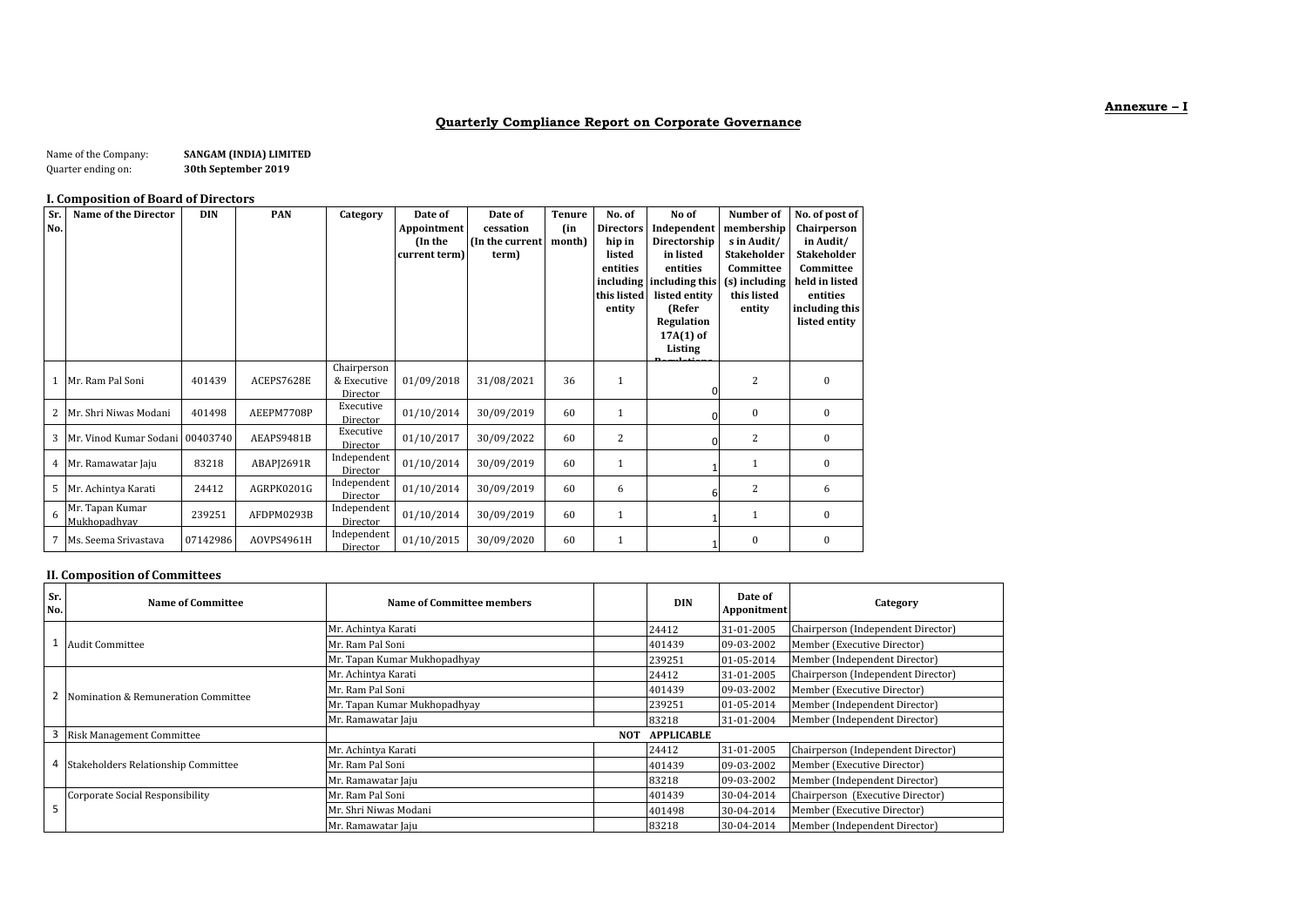### **III. Meeting of Board of Directors**

| No. | $\vert$ Sr. $\vert$ Date(s) of Meeting (if any) in the<br>previous quarter | Date(s) of Meeting (if any) in the relevant<br>auarter | Maximum gap between any two consecutive (in number of days) |
|-----|----------------------------------------------------------------------------|--------------------------------------------------------|-------------------------------------------------------------|
|     | 28th May 2019                                                              | . 2th July 2019                                        | 44 Davs                                                     |

## **IV. Meeting of Committees**

| Sr.<br>No. | Name of the Committee                | Date(s) of meeting during<br>of the committee in the<br>previous quarter | Date(s) of meeting of the committee in the relevant quarter | Whether requirement of<br>Quorum met (details) | Maximum gap between any two<br>consecutive meetings in number of<br>davs |
|------------|--------------------------------------|--------------------------------------------------------------------------|-------------------------------------------------------------|------------------------------------------------|--------------------------------------------------------------------------|
|            | Audit Committee                      | 28th May 2019                                                            | 12th July 2019                                              |                                                | 44 Davs                                                                  |
|            | Stakeholders' Relationship Committee | 28th May 2019                                                            | 12th July 2019                                              |                                                | 44 Davs                                                                  |
|            | Momination & Remuneration Committee  | 28th May 2019                                                            | 12th July 2019                                              |                                                | 44 Davs                                                                  |

## **V. Related Party Transactions**

| Subiect                                                                                                                | combilance status<br>$N_{\rm oo}/N_{\rm o}/N(\Lambda)$ |
|------------------------------------------------------------------------------------------------------------------------|--------------------------------------------------------|
| Whether prior approval of audit committee obtained                                                                     | Yes                                                    |
| Whether shareholder approval obtained for material RPT                                                                 | <b>INA</b>                                             |
| Whether<br>$\alpha$ details of RPT<br>l' entered into pursuant to omnibus approval have been reviewed by Audit Committ | <b>Yes</b>                                             |

#### **VI. Affirmations**

| Sr. | <b>Subject</b>                                                                                                                                                | <b>Status</b> |
|-----|---------------------------------------------------------------------------------------------------------------------------------------------------------------|---------------|
| No. |                                                                                                                                                               | (Yes/No)      |
|     | The composition of Board of Directors is in terms of SEBI (Listing obligations and disclosure requirements) Regulations, 2015.                                | Yes           |
|     | The composition of the following committees is in terms of SEBI(Listing obligations and disclosure requirements) Regulations, 2015                            | Yes           |
|     | <b>Audit Committee</b>                                                                                                                                        |               |
|     | Nomination & remuneration committee<br>Ib.                                                                                                                    |               |
|     | Stakeholders relationship committee                                                                                                                           |               |
|     | Risk management committee (Not Applicable)                                                                                                                    |               |
|     | The above committee members have been made aware of their powers, role and responsibilities as specified in SEBI<br>(Listing obligations and disclosure       | Yes           |
|     | requirements) Regulations, 2015.                                                                                                                              |               |
|     | The meetings of the board of directors and the above committees have been conducted in the manner as specified in SEBI<br>(Listing obligations and disclosure | Yes           |
|     | requirements) Regulations 2015                                                                                                                                |               |
|     | This report and/or the report submitted in the previous quarter has been placed before Board of Directors.                                                    | Yes           |
|     | Name: Anil Kumar Jain                                                                                                                                         |               |
|     | <b>Designation:</b> Company Secretary                                                                                                                         |               |

**Certified to be true For Sangam (India) Limited**

**(Anil Kumar Jain) Company Secretary**